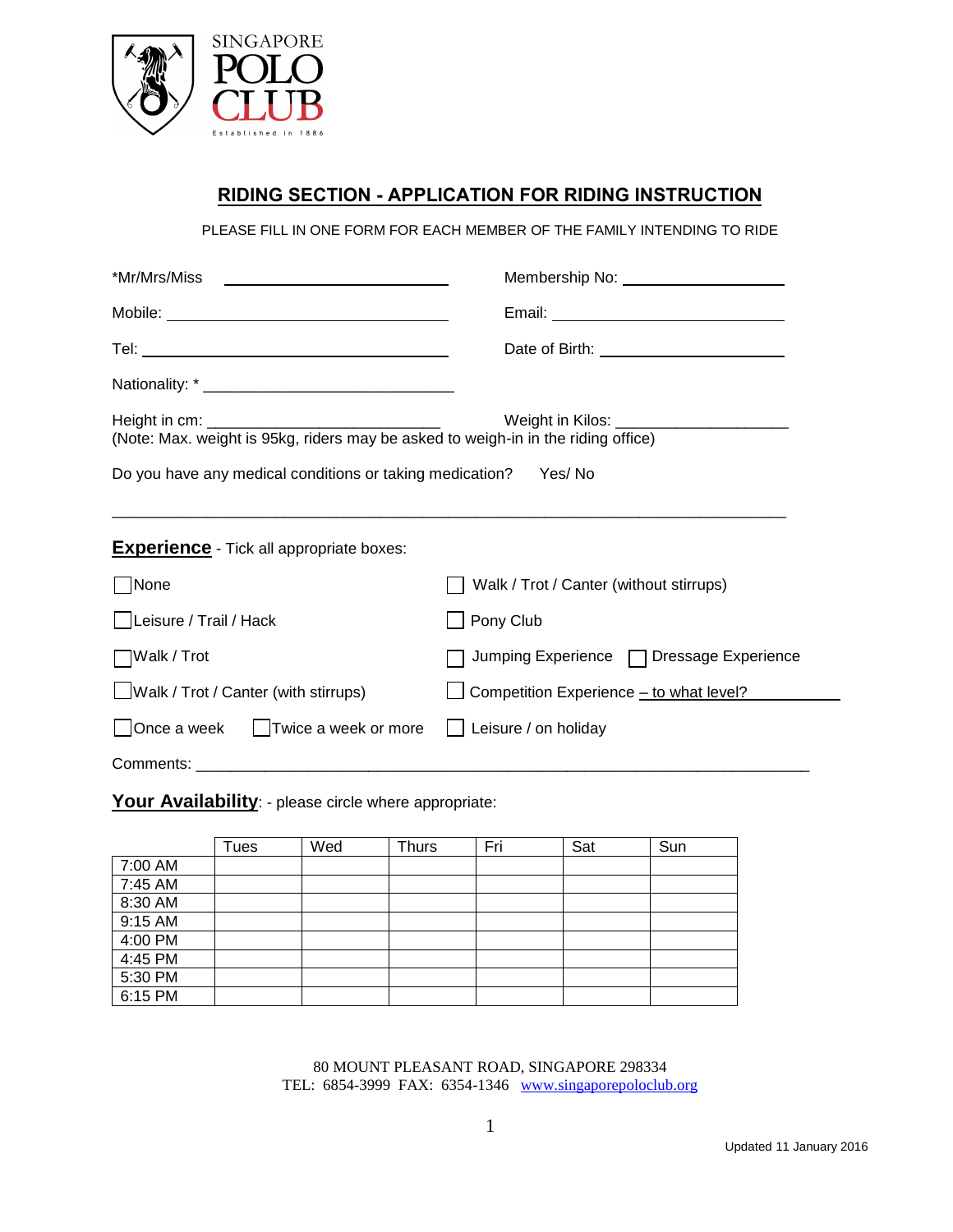

| Have you signed the Form of Waiver                                                                  | * YES / NO |
|-----------------------------------------------------------------------------------------------------|------------|
| Have you read the Rules and Regulations of Riding                                                   | * YES / NO |
| Have you read the Club Constitution and By-Laws * YES / NO                                          |            |
| Submit to:                                                                                          |            |
| Riding Section Office: riding@singaporepoloclub.org                                                 |            |
|                                                                                                     |            |
|                                                                                                     |            |
| FOR OFFICE USE ONLY:                                                                                |            |
|                                                                                                     |            |
|                                                                                                     |            |
| Assessing Instructor / Assigned Colour Level: <b>Assessing Instructor / Assigned Colour Level</b> : |            |
|                                                                                                     |            |

80 MOUNT PLEASANT ROAD, SINGAPORE 298334 TEL: 6854-3999 FAX: 6354-1346 [www.singaporepoloclub.org](http://www.singaporepoloclub.org/)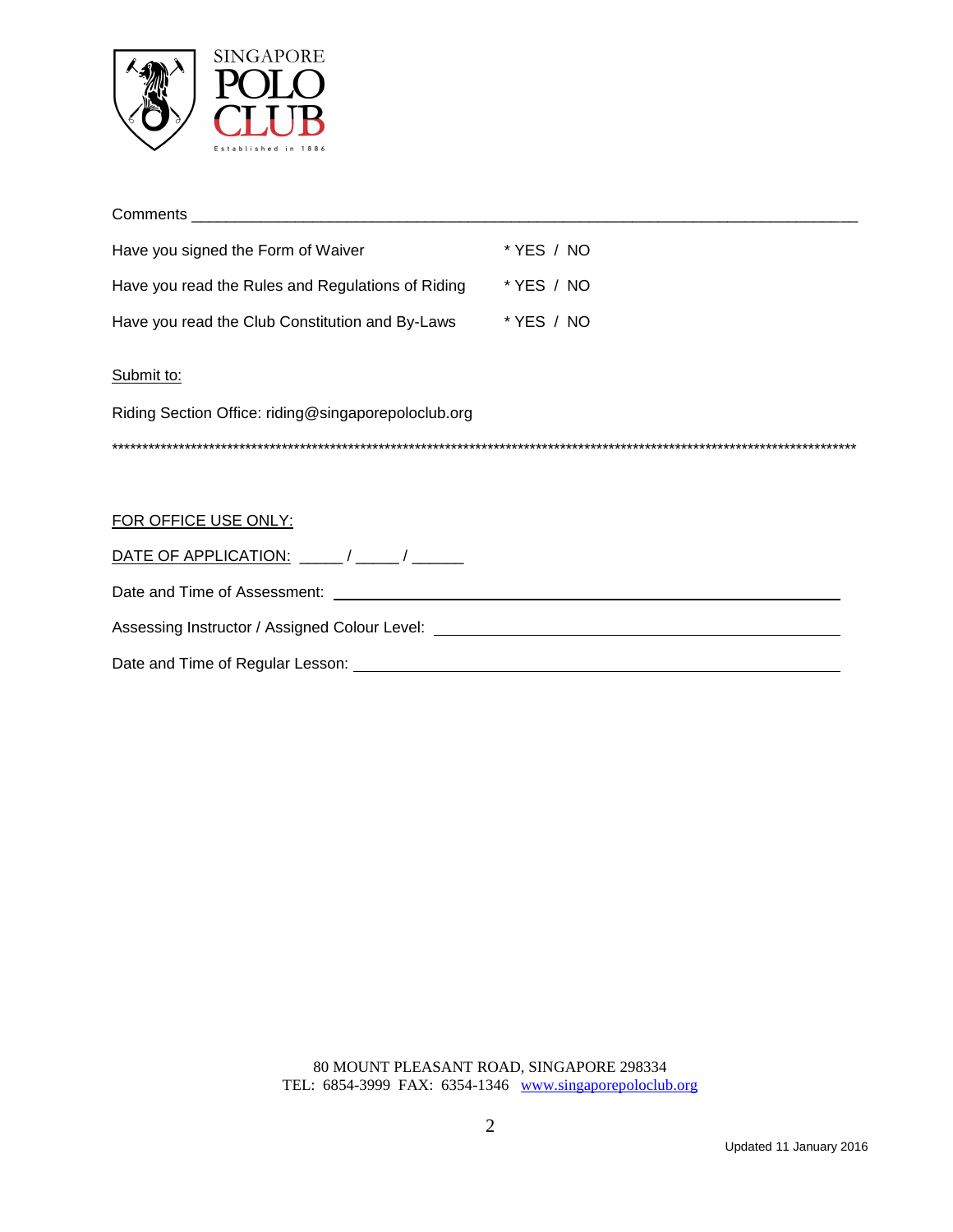

## DEED OF WAIVER AND INDEMNITY

By this Deed, I unconditionally and irrevocably agree that neither the Singapore Polo Club ("the Club"), its Management, Committee, servants or agents shall be liable to me, my family members and/or any guests introduced by me for any loss of and/or damage to any property or for any personal injury or death howsoever caused or sustained, whilst entering into, being upon, or leaving the Club's premises whether on horse-back or otherwise, and notwithstanding whether such horse or pony may be owned by the Club or privately owned, and hereby discharge the Club, its Management, Committee, servants and agents from all claims that I, my family members and/or any guests introduced by me may have against them.

In particular, but without prejudice to the foregoing, I unconditionally and irrevocably agree that if I, and/or any of my family members and/or guests introduced by me should receive equestrian lessons or engage or participate in any form of horse riding or other equestrian activity or any riding or polo lessons or competition, test or event, whether such horse or pony may be owned by the Club or privately owned or whether the same shall be held within or outside the premises of the Club and whether offered or organized by the Club or whether in collaboration or jointly with any other organization or body or club whatsoever or should I and/or any of my family members and/or guests introduced by me, participate or engage in any other activities, events, games, competitions, programmes, tests, courses, lessons or sport of any kind whatsoever, held within or outside the premises of the Club or whether offered or organized by the Club or whether in collaboration or jointly with any other organization or body or club whatsoever including but without restriction in the interpretation of the foregoing, the activities of polo, gymkhana, show-jumping, cross country, eventing and horse racing, as well as swimming, tennis, squash or use of the Club's gymnasium, I, my family members and/or any guests introduced by me will do so entirely at my/their own risk and the Club, its Management, Committee, servants or agents shall be exempt from all liabilities whatsoever and howsoever caused and I/we hereby waive all claims now or hereafter available to me, my family members and/or any guests introduced by me for any loss of and/or damage to any of my/their property, or personal injury or death whether the same is/are caused or occasioned by any act, omission or negligence whatsoever by the Club, its Management, Committee, servants or agents.

I further warrant and represent that I, my family members and/or any guests introduced or to be introduced by me to the Club are medically fit for such activity, event, game, competition, programme, test, course, lesson or sport which I/they shall participate or engage in and hereby further undertake that I and/or my family members and/or any guests introduced by me shall be safely and appropriately equipped and attired for riding or such other equestrian activity or any riding or polo lessons or competition, programme, test or event or such other activities, events, games, competitions, programmes, tests, lessons or sport of any kind whatsoever, held within or outside the premises of the Club and whether organized by the Club or otherwise in collaboration or jointly with any other organization or body or club whatsoever, and shall at all times strictly abide by the bye-laws and rules and regulations of the Club. Members must ensure that guests are sufficiently competent riders to safely engage in horse riding activities within the Club grounds.

In contracting for myself, I also warrant and represent that I have the full authority to contract on behalf of all my family members and/or any guests introduced or to be introduced by me to the Club and I shall indemnify the Club, its Management, Committee, servants or agents effectively and fully against all proceedings, claims, expenses and liabilities whatsoever which may be taken or made against or incurred by the Club, its Management, Committee, servants or agents by reason of any claim or action of whatever nature which may be brought by me, my family members and/or any guests introduced or to be introduced by me or on any of our behalf in respect of the foregoing.

| For Guests/Non-Members to complete if a Member is signing in a guest:                                |                                          |  |  |
|------------------------------------------------------------------------------------------------------|------------------------------------------|--|--|
|                                                                                                      |                                          |  |  |
| NRIC / Passport No. (for Guest): __________________________________Contact No: _____________________ |                                          |  |  |
|                                                                                                      | 80 MOUNT PLEASANT ROAD, SINGAPORE 298334 |  |  |

TEL: 6854-3999 FAX: 6354-1346 [www.singaporepoloclub.org](http://www.singaporepoloclub.org/)